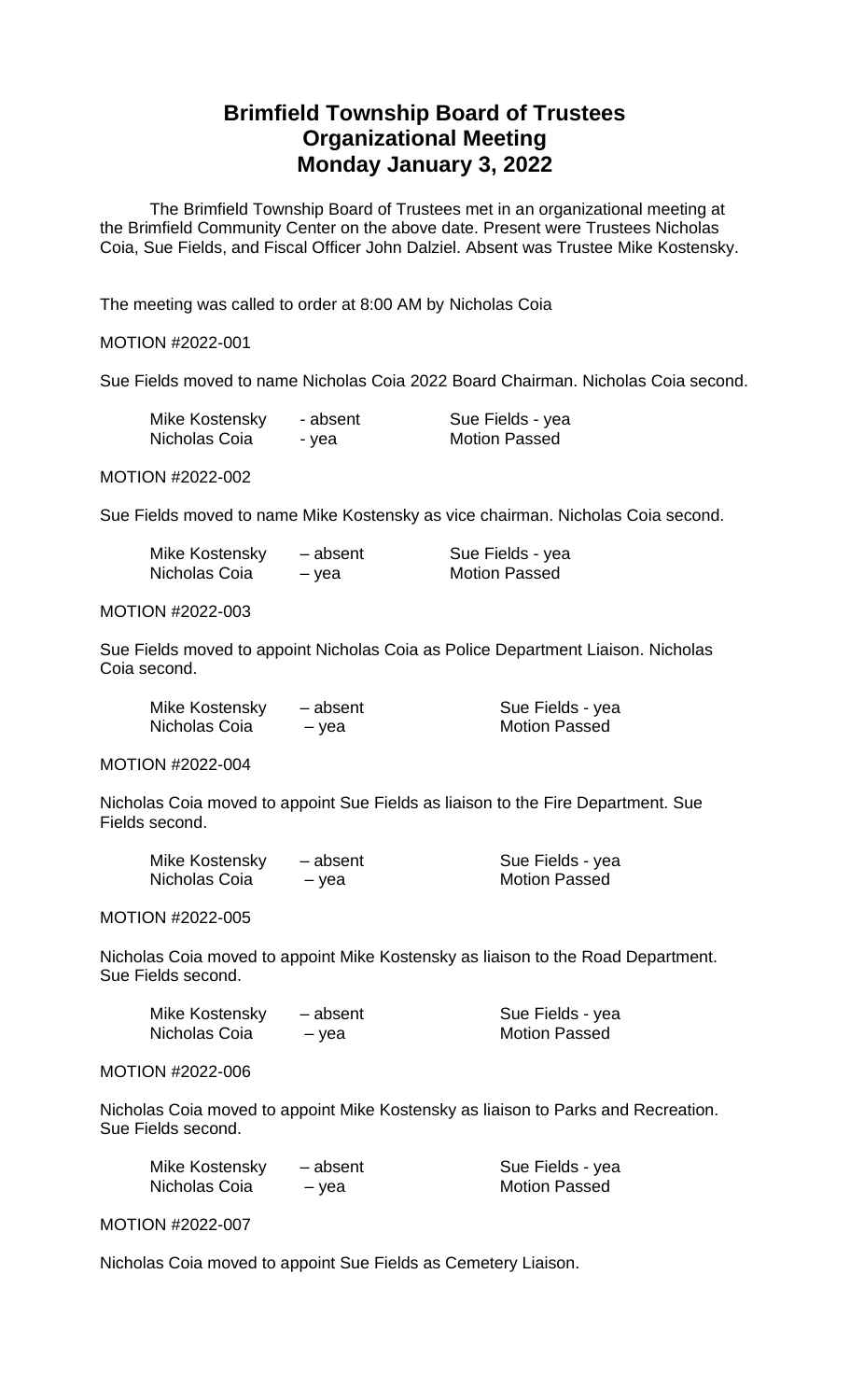| Mike Kostensky | - absent |
|----------------|----------|
| Nicholas Coia  | – yea    |

Sue Fields - yea Motion Passed

## MOTION #2022-008

Sue Fields moved to appoint Nicholas Coia as liaison to Administration and Zoning. Nic Coia second.

| Mike Kostensky | - absent | Sue Fields - yea     |
|----------------|----------|----------------------|
| Nicholas Coia  | – yea    | <b>Motion Passed</b> |

MOTION #2022-009

Nicholas Coia moved to have Chad Murdock and Diemert & Associates as Legal Counsel/Human Resource Contact to Brimfield Township. Zashin and Rich as legal council for Police Department as needed. Sue Fields second.

| Mike Kostensky | - absent | Sue Fields - yea     |
|----------------|----------|----------------------|
| Nicholas Coia  | – yea    | <b>Motion Passed</b> |

#### MOTION #2022-010

Nicholas Coia moved to retain Chase as the 2022 Township financial institute. Sue Fields second.

| Mike Kostensky | - absent | Sue Fields - yea     |
|----------------|----------|----------------------|
| Nicholas Coia  | – vea    | <b>Motion Passed</b> |

### MOTION #2022-011

Nicholas Coia moved to have administrative hours Monday-Friday from 8 a.m. to 4 p.m. Office located at 4121 State Route 43. Sue Fields second.

| Mike Kostensky | – vea | Sue Fields - yea     |
|----------------|-------|----------------------|
| Nicholas Coia  | – yea | <b>Motion Passed</b> |

MOTION #2022-012

Nicholas Coia moved to retain the Record Courier as the Township public notice avenue. Sue Fields second.

| Mike Kostensky | - absent | Sue Fields - yea     |
|----------------|----------|----------------------|
| Nicholas Coia  | – yea    | <b>Motion Passed</b> |

MOTION #2022-013

Sue Fields moved to appoint Mike Hlad as the representatives to the Portage Development Board and Nic Coia is the alternate in Mike's absence. Nic Coia second.

| Mike Kostensky | - absent | Sue Fields - yea     |
|----------------|----------|----------------------|
| Nicholas Coia  | – vea    | <b>Motion Passed</b> |

MOTION #2022-014

Nicholas Coia moved to approve a temporary budget for 2022 to match the 1/1/2022 Fund Status sheet. Sue Fields second.

| Mike Kostensky | - absent | Sue Fields - yea     |
|----------------|----------|----------------------|
| Nicholas Coia  | – vea    | <b>Motion Passed</b> |

MOTION #2022-015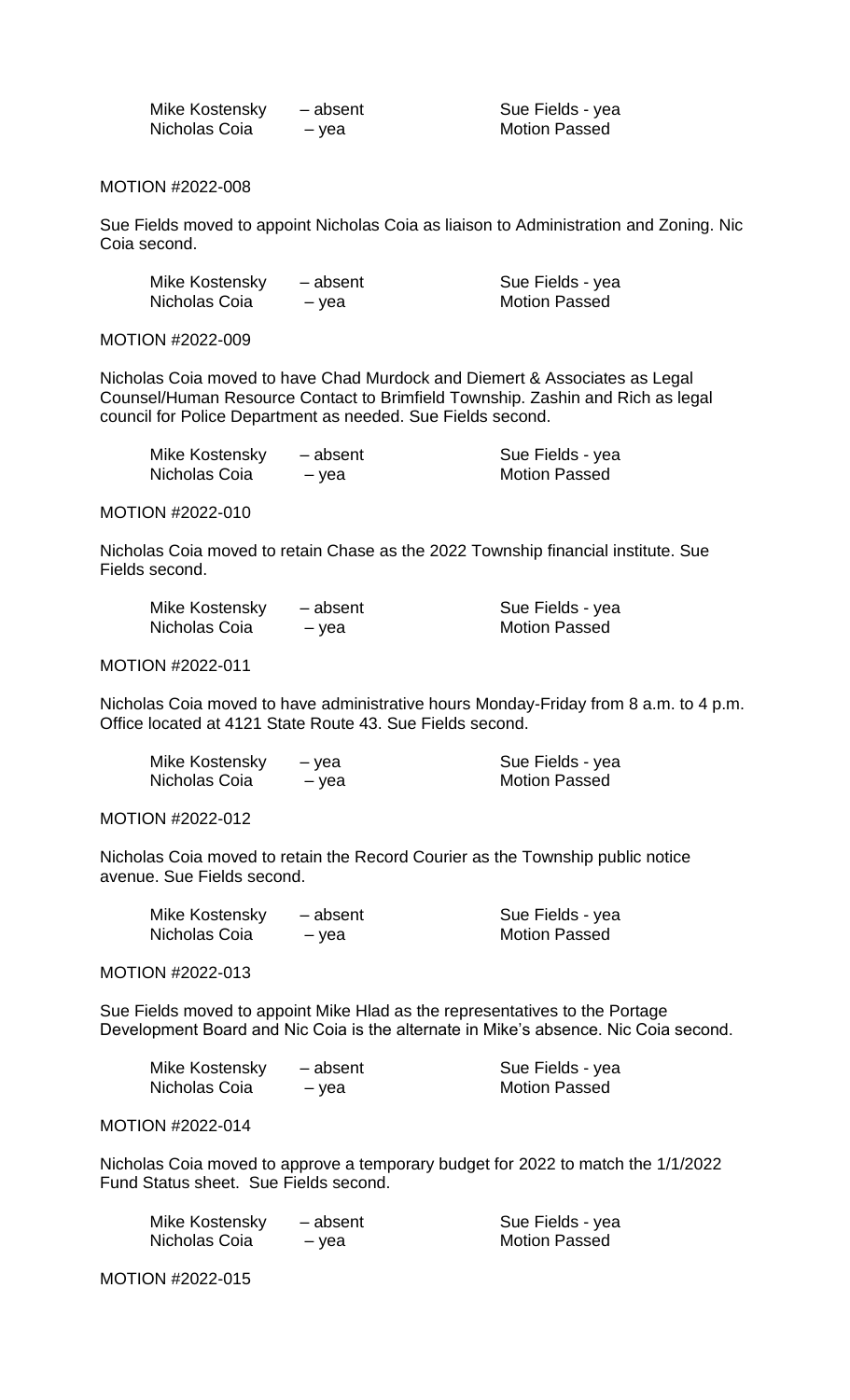Nicholas Coia moved to accept the Federal Standards for year 2022 as stated by the Township Manual for holiday closings and to include Juneteenth as a new federal holiday. Sue Fields second.

| Mike Kostensky | - absent | Sue Fields - yea     |
|----------------|----------|----------------------|
| Nicholas Coia  | – vea    | <b>Motion Passed</b> |

MOTION #2022-016

Nicholas Coia moved to schedule the 2022 inventory meeting for 1/10/2022 at 8:00 AM. Sue Fields second.

| Mike Kostensky | - absent | Sue Fields - yea     |
|----------------|----------|----------------------|
| Nicholas Coia  | – vea    | <b>Motion Passed</b> |

MOTION #2022-017

Nicholas Coia moved to pay the Township Trustees and Fiscal Officer as determined by the 2022 annual budget, per the ORC. Sue Fields second.

| Mike Kostensky | - absent | Sue Fields - yea     |
|----------------|----------|----------------------|
| Nicholas Coia  | – yea    | <b>Motion Passed</b> |

MOTION #2022-018

Nicholas Coia moved to approve the IRS standard for mileage reimbursement for 2022. Sue Fields second.

| Mike Kostensky | - absent | Sue Fields - yea     |
|----------------|----------|----------------------|
| Nicholas Coia  | – vea    | <b>Motion Passed</b> |

MOTION #2022-019

Nicholas Coia moved to set the 2022 meeting schedule as follows. Sue Fields Second.

## **2022 TOWNSHIP TRUSTEES MEETINGS**

| 8:00AM |
|--------|
| 8:00AM |
| 8:00AM |
| 8:00AM |
| 8:00AM |
| 8:00AM |
| 8:00AM |
| 8:00AM |
| 8:00AM |
| 8:00AM |
| 8:00AM |
| 8:00AM |
| 8:00AM |
| 8:00AM |
|        |